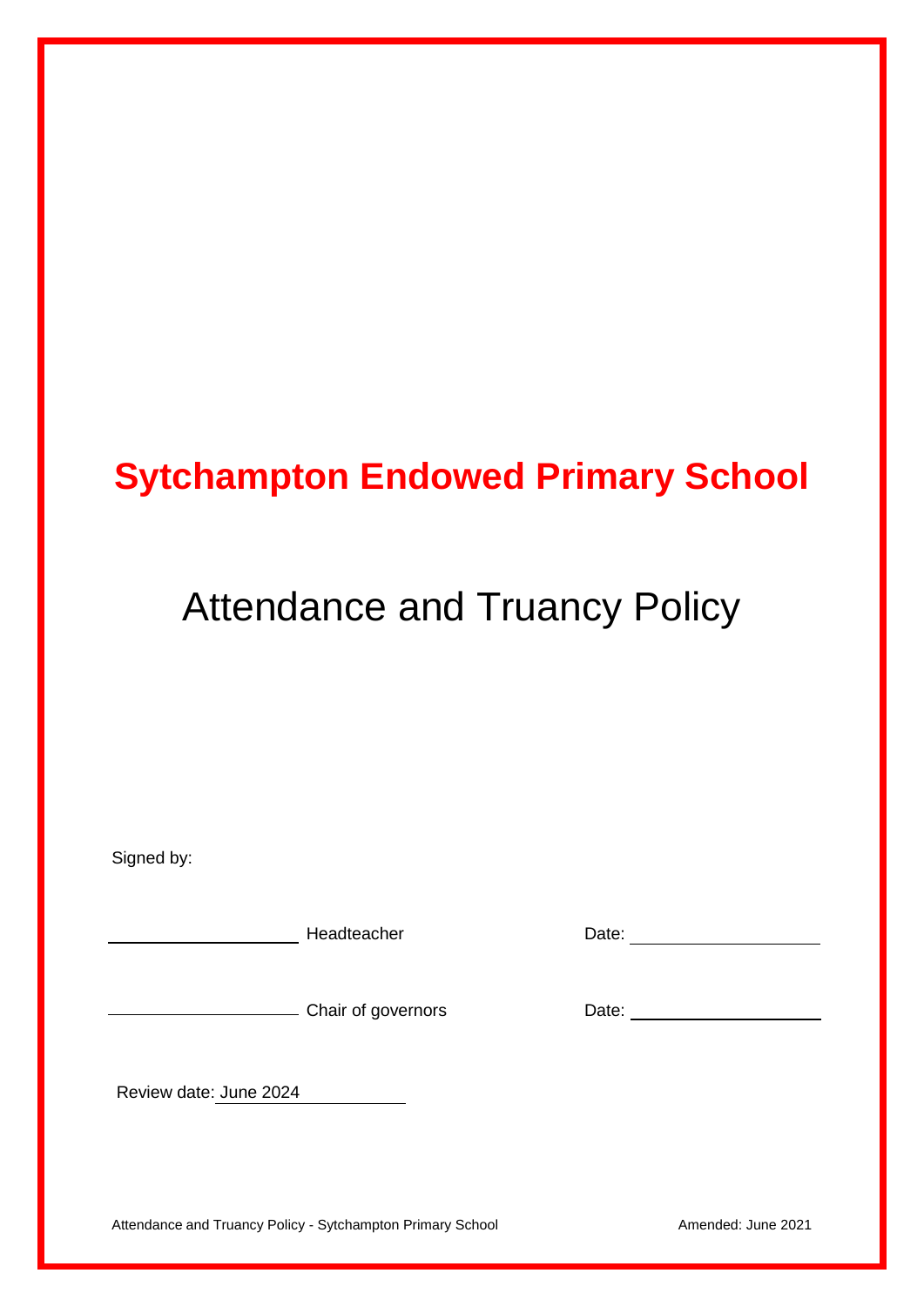## **Contents:**

#### **Statement of intent**

- 1. [Legal framework](#page-3-0)
- 2. Roles and responsibilities
- 3. Definitions
- 4. Training of staff
- 5. [Pupil expectations](#page-5-0)
- 6. Absence procedures
- 7. Contact information
- 8. [Attendance register](#page-6-0)
- 9. [Attendance officer](#page-7-0)
- 10. [Lateness](#page-7-1)
- 11. Term-time leave
- 12. Leave [during lunch times](#page-8-0)
- 13. [Truancy](#page-8-0)
- 14. [Missing children](#page-8-1)
- 15. Religious observances
- 16. Appointments
- 17. [Modelling, sport and acting performances/activities](#page-10-0)
- 18. [Young carers](#page-12-0)
- 19. [Rewarding good attendance](#page-12-1)
- 20. [Monitoring and review](#page-13-0)

Appendix

a) [Attendance Monitoring Procedures](#page-14-0)

Attendance and Truancy Policy - Sytchampton Primary School **Amended:** June 2021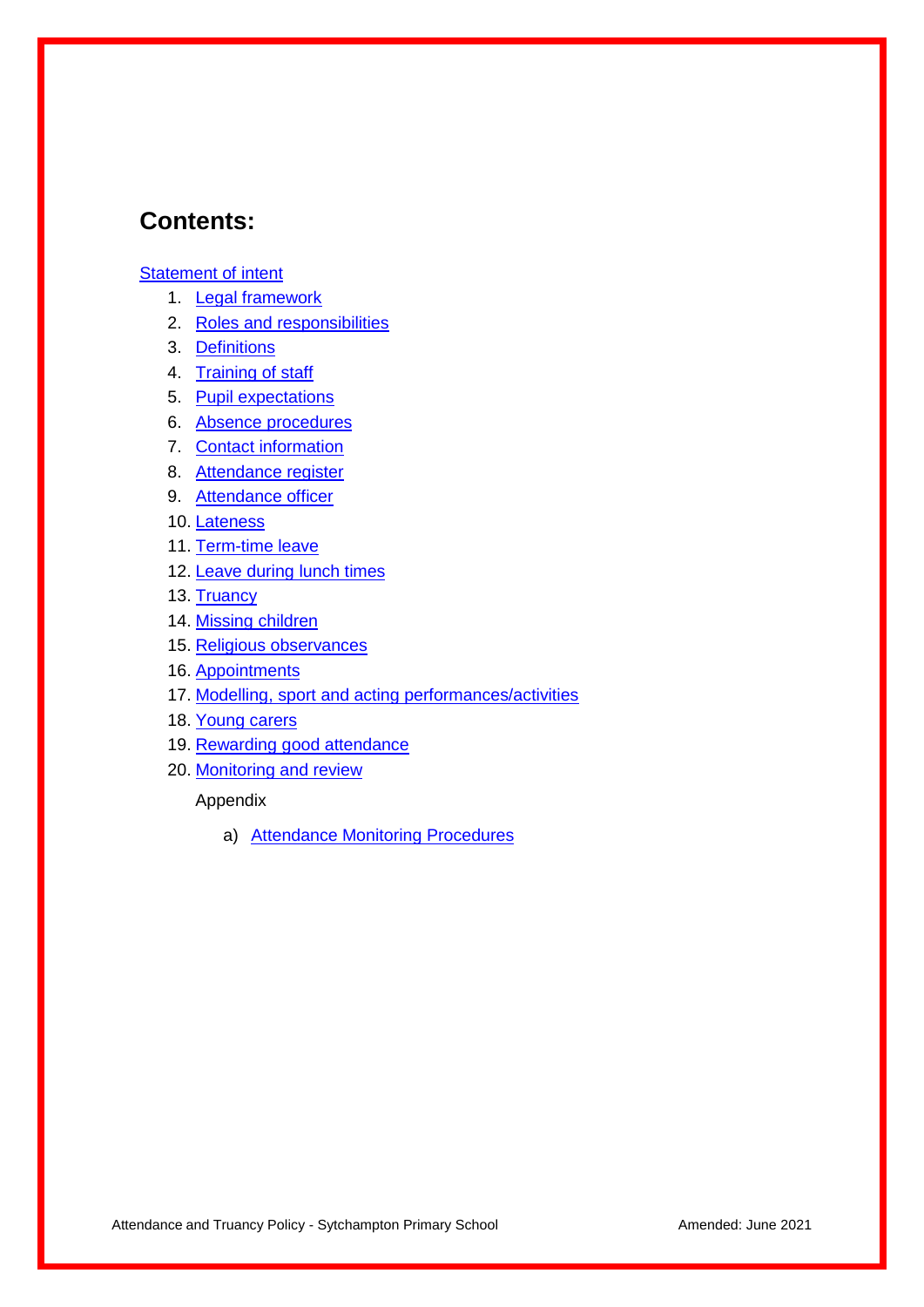## **Statement of intent**

Sytchampton Endowed Primary School believes that in order to facilitate teaching and learning, good attendance is essential. Pupils cannot achieve their full potential if they do not regularly attend school.

We are committed to:

 Ensuring parents follow the framework set in section 7 of the Education Act 1996, which states that:

"The parent of every child of compulsory school age shall cause him/her to receive efficient full-time education suitable –

(a) to age, ability and aptitude, and

(b) to any special educational needs he/she may have

Either by regular attendance at school or otherwise."

- Promoting and modelling good attendance behaviour.
- Ensuring equality and fairness of treatment for all.
- Implementing our policies in accordance with the Equality Act 2010.
- Early intervention and working with other agencies to ensure the health and safety of our pupils.
- Rewarding regular attendance.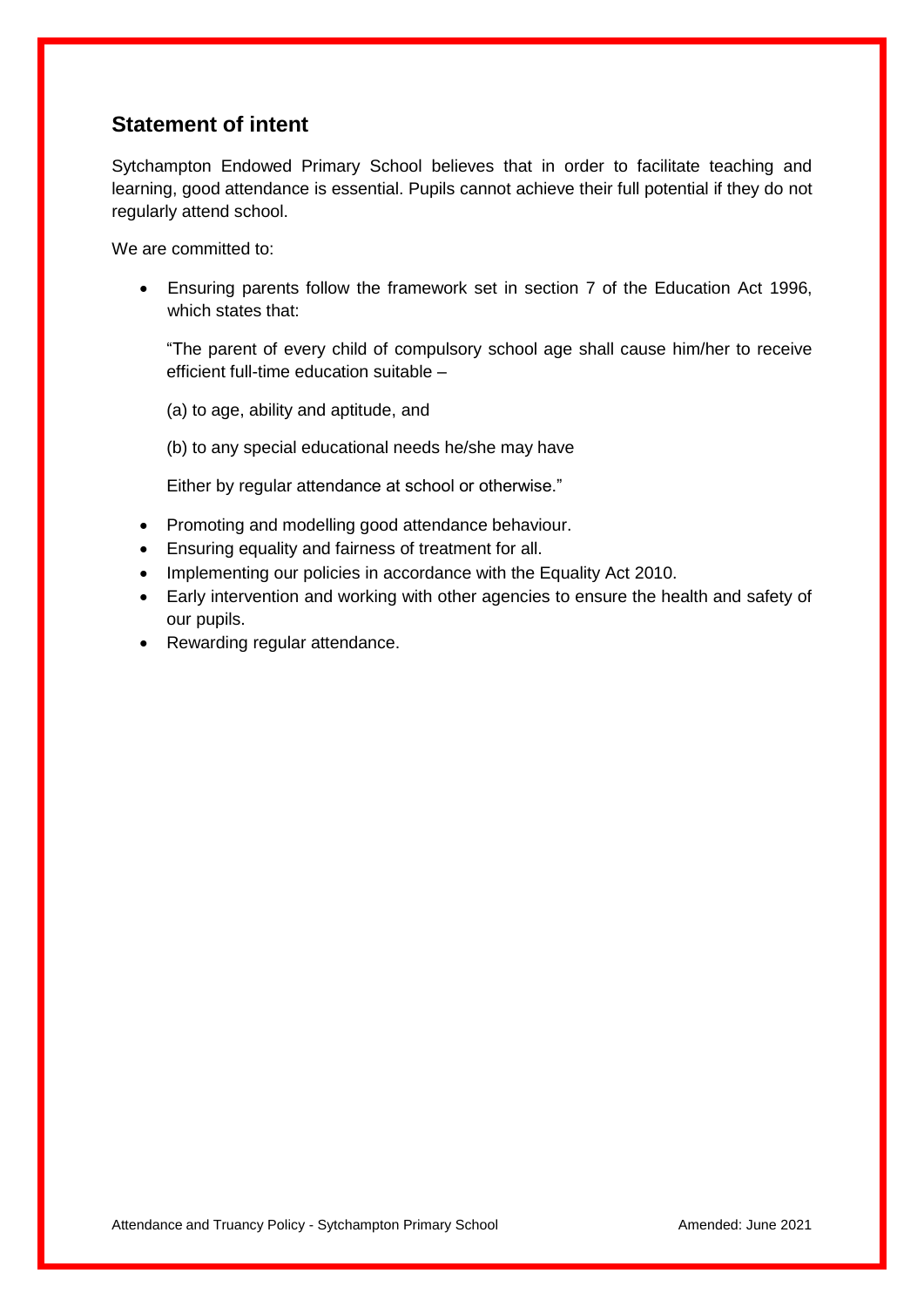## <span id="page-3-0"></span>**1. Legal framework**

- 1.1. This policy has due regard to legislation and statutory guidance, including, but not limited to, the following:
	- Education Act 1996
	- Equality Act 2010
	- Education (Pupil Registration) (England) Regulations 2006 (As amended)
	- Children (Performances and Activities) (England) Regulations 2014
	- Children and Young Persons Act 1963
	- DfE (2018) 'School attendance'
	- DfE (2015) 'Child performance and activities licensing legislation in England'
	- DfE (2018) 'Keeping children safe in education'
	- DfE (2016) 'Children missing education'
- 1.2. This policy will be implemented in conjunction with the following school policies:
	- Complaints Procedures Policy
	- Behaviour Policy
	- Children Missing Education Policy

#### **2. Roles and responsibilities**

- 2.1. The governing board has overall responsibility for:
	- The implementation of the Primary Attendance and Truancy Policy and procedures of Sytchampton Endowed Primary School.
	- Ensuring that the attendance policy, as written, does not discriminate on any grounds, including, but not limited to, ethnicity/national origin, culture, religion, gender, disability or sexual orientation.
	- Handling complaints regarding this policy as outlined in the school's Complaints Procedures Policy.
	- Having regard to 'Keeping children safe in education' (2018) when making arrangements to safeguard and promote the welfare of children.
	- Ensuring there is a Children Missing Education Policy in place and that this is regularly reviewed and updated.
- 2.2. The Headteacher is responsible for the day-to-day implementation and management of the Primary Attendance and Truancy Policy and procedures of the school, and distributing these to parents.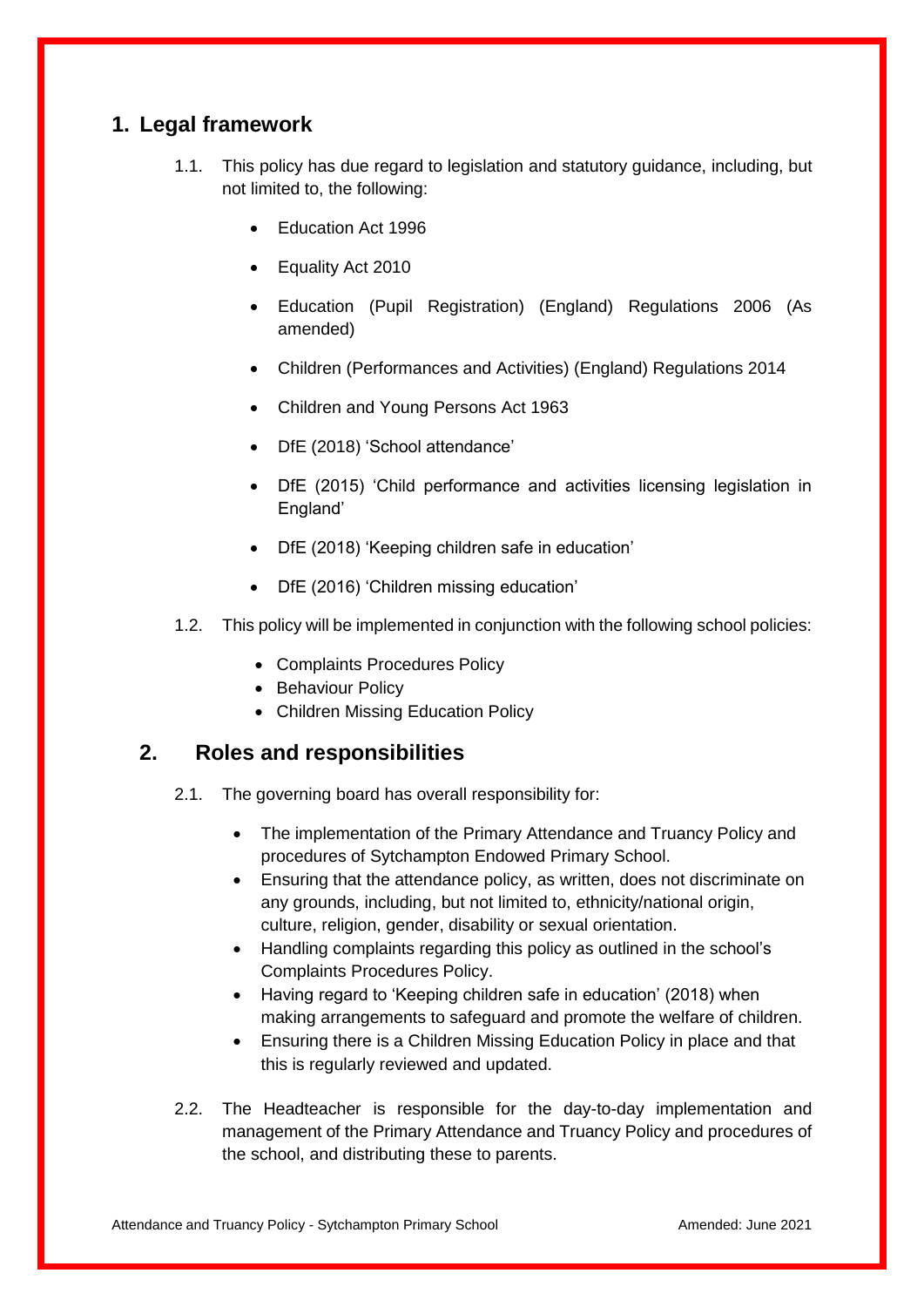- 2.3. Staff, including teachers, support staff and volunteers, are responsible for:
	- Following the Primary Attendance and Truancy Policy and ensuring pupils do so too. They are also responsible for ensuring this policy is implemented fairly and consistently.
	- Modelling good attendance behaviour.
	- Using their professional judgement and knowledge of individual pupils to inform decisions as to whether any welfare concerns should be escalated.
- 2.4. Parents are expected to take responsibility for the attendance of their child during term-time.
- 2.5. Parents are expected to promote good attendance behaviour and ensure that their child attends school every day.
- 2.6. Pupils are responsible for their own attendance at school and any agreed activities throughout the school year.

#### **3. Definitions**

- 3.1. For the purpose of this policy, the school defines:
	- **"Absence"** as:
		- − Arrival at school after the register has closed.
		- Not attending school for any reason.
	- An **"authorised absence"** as:
		- − An absence for sickness for which the school has granted leave.
		- − Medical or dental appointments which unavoidably fall during school time, for which the school has granted leave.
		- − Religious or cultural observances for which the school has granted leave.
		- − An absence due to a family emergency.
	- An **"unauthorised absence"** as:
		- − Parents keeping children off school unnecessarily or without reason.
		- − Truancy before or during the school day.
		- − Absences which have never been properly explained.
		- − Arrival at school after the register has closed.
		- − Absence due to shopping, looking after other children or birthdays.
		- − Absence due to day trips and holidays in term-time which have not been agreed.
		- − Leaving school for no reason during the day.
		- −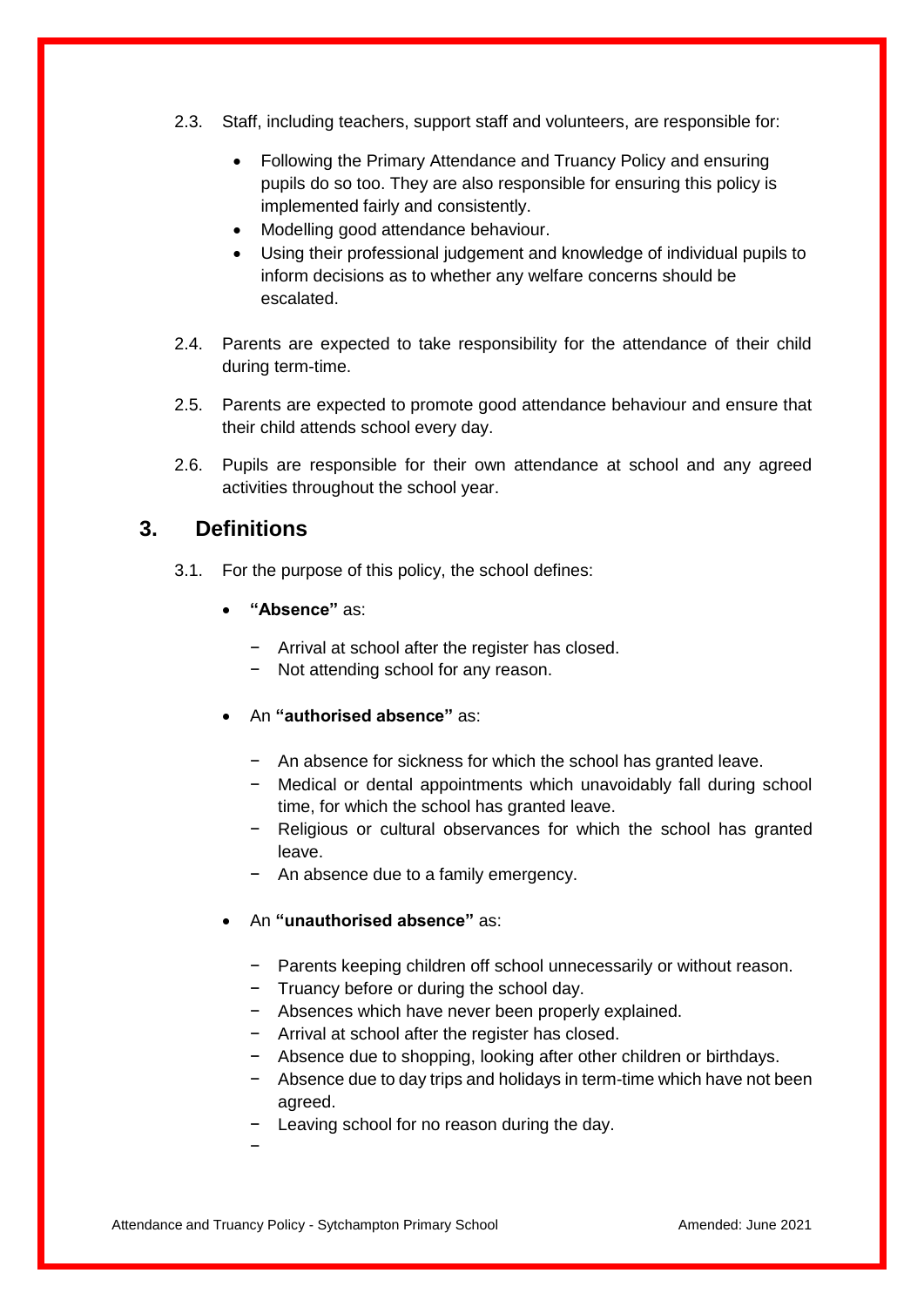- **"Persistent absenteeism"** as:
	- − Missing 10 percent or more of schooling across the year **for any reason**.

## **4. Training of staff**

- 4.1. The school recognises that early intervention can prevent poor attendance. As such, teachers will receive training in identifying potentially at-risk pupils as part of their induction and refresher training.
- 4.2. Teachers and support staff will receive training on this policy as part of their induction.
- 4.3. Teachers and support staff will receive regular and ongoing training as part of their development.

## <span id="page-5-0"></span>**5. Pupil expectations**

5.1. Pupils are expected to attend school every day and will sign a Home School Agreement at the beginning of each school year, in which they will agree to keep their attendance at, or above, 96 percent throughout the year.

### **6. Absence procedures**

- 6.1. Parents are required to contact the school as soon as possible on the first day of their child's absence.
- 6.2. A phone call will be made to the parent of any child who has not reported their child's absence on the first day that they do not attend school.
- 6.3. In the case of persistent absence, arrangements will be made for parents to speak to the attendance officer.
- <span id="page-5-1"></span>6.4. The school will inform the LA, on a termly basis, of the details of pupils who fail to attend regularly, or who have missed 10 school days or more without permission.
- 6.5. If a pupil's attendance drops below 90 percent, the attendance officer will be informed, and a formal meeting will be arranged with the parents.
- <span id="page-5-2"></span>6.6. Where a pupil has not returned to school for 10 days after an authorised absence, or is absent from school without authorisation for 20 consecutive school days, the school will remove the pupil from the admissions register if the school and the LA have failed to establish the whereabouts of the child after making reasonable enquiries.

## **7. Contact information**

7.1. Parents are responsible for: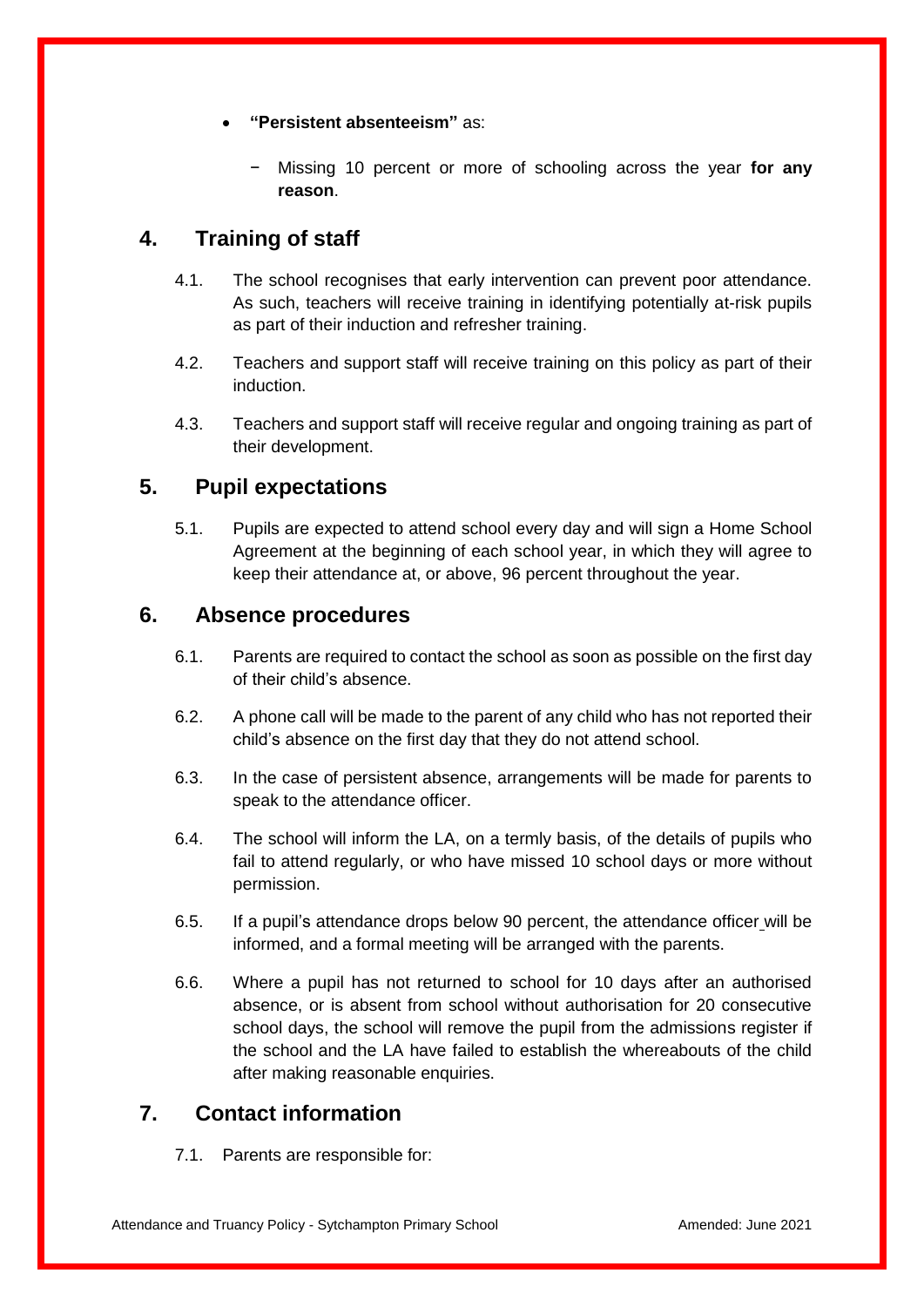- Providing accurate and up-to-date contact details.
- Providing the school with more than one emergency contact number.
- Updating the school if their details change.

#### <span id="page-6-0"></span>**8. Attendance register**

The designated staff members will take the attendance register at the start of each school day and at the start of the afternoon session. This register will record whether pupils are:

- Present.
- Absent.
- Attending an approved educational visit.
- Unable to attend due to exceptional circumstances.

The school will use the national attendance codes to ensure attendance and absence are monitored and recorded in a consistent way. The following codes will be used:

- $\bullet$  / = Present in the morning
- $\bullet \quad \dagger$  = Present in the afternoon
- $\bullet$  L = Late arrival before the register has closed
- $\bullet$  C = Authorised absence
- $\bullet$   $E =$  Excluded but no alternative provision made
- $H =$  Authorised holiday
- $\bullet$   $I =$  Illness
- $M = Medical or dental appointments$
- $\bullet$  R = Religious observance
- $\bullet$  B = Off-site education activity
- $\bullet$  G = Unauthorised holidav
- $\bullet$   $\circ$   $\circ$   $=$  Unauthorised absence
- $\bullet$  U = Arrived after registration closed
- $\bullet$  N = Reason not yet provided
- $\bullet$   $X = Not required to be in school$
- $\bullet$  T = Gypsy, Roma and Traveller absence
- $\bullet$   $V =$  Education visit or trip
- $\bullet$   $\quad$  P = Participating in a supervised sporting activity
- $\bullet$  D = Duel registered at another educational establishment
- $\textbf{Y} =$  Exceptional circumstances
- $\bullet$   $Z =$  Pupil not on admission register

When the school has planned in advance to be fully or partially closed, the code '#' will be used for the relevant pupils who are absent. This code will also be used to record year groups who are not due to attend because the school has set different term dates for different years, e.g. induction days.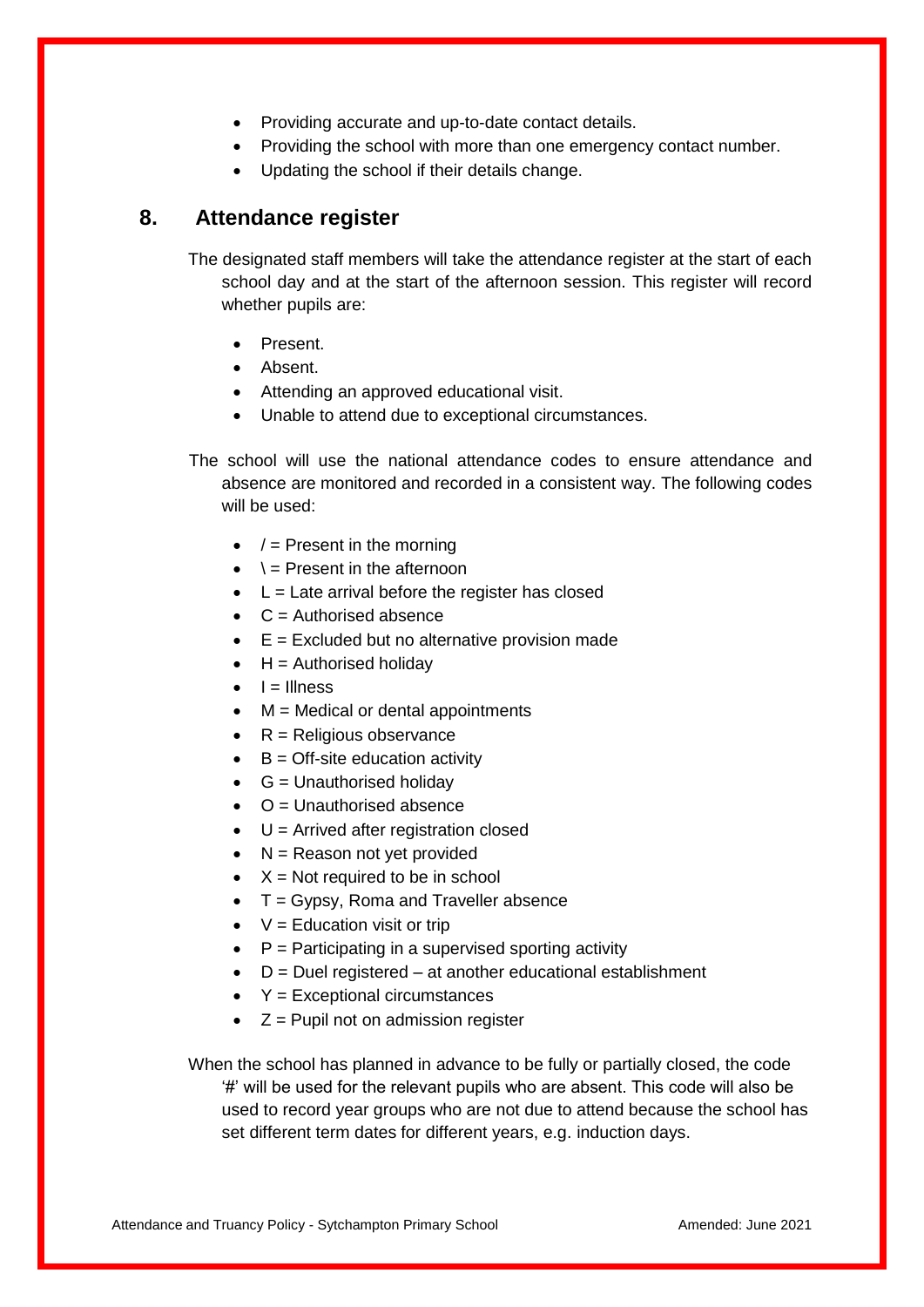All amendments made to the attendance register will include the original entry, the amended entry, the reason for the amendment, the date of amendment and the name and role of the person who made the amendment.

Every entry received into the attendance register will be preserved for three years.

#### <span id="page-7-0"></span>**9. Attendance officer**

- 9.1. If they are persistently absent, pupils will be referred to the attendance officer who will attempt to resolve the situation through a parent agreement.
- 9.2. If the situation cannot be resolved and attendance does not improve, the attendance officer has the power to issue sanctions such as prosecutions or penalty notices to parents.

#### <span id="page-7-1"></span>**10. Lateness**

- 10.1. Punctuality is of the utmost importance and lateness will not be tolerated.
- 10.2. The school day starts at 8.50am. Pupils should be in their classroom at this time.
- 10.3. Registers are marked by 9.00am. Pupils will receive a late mark if they are not in their classroom by this time.
- 10.4. The register closes at 9.15am. Pupils will receive a mark of absence if they do not attend school before this time.
- 10.5. After lunch, registers are marked at 12.45pm for KS1 and at 1.15pm for KS2.

#### **11. Term-time leave**

- 11.1. At Sytchampton Endowed Primary School, our aim is to prepare pupils for their future lives and careers. With this in mind, we require parents to observe the school holidays as prescribed.
- 11.2. The headteacher is unable to authorise holidays during term-time.
- 11.3. The headteacher is only allowed to grant a leave of absence in exceptional circumstances. Applications will be made in advance and the headteacher will be satisfied by the evidence which is presented, before authorising term-time leave.
- 11.4. The headteacher will determine the amount of time a pupil can be away from school during term time. Any leave of absence is at the discretion of the Headteacher.
- 11.5. Any requests for leave during term-time will be considered on an individual basis and the pupil's previous attendance record will be taken into account.
- 11.6. Requests for leave will not be granted in the following circumstances: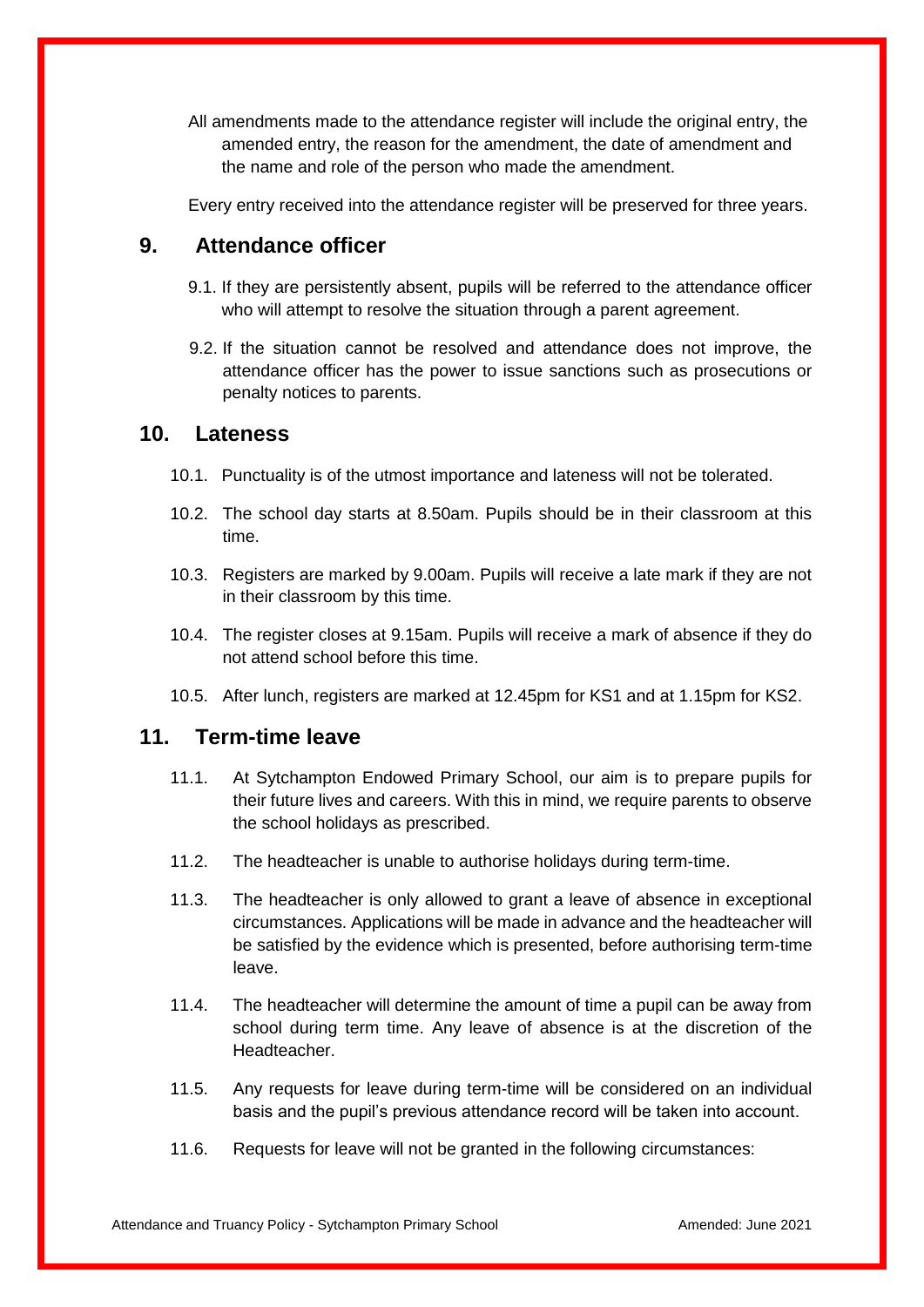- Immediately before and during assessment periods
- When a pupil's attendance record shows any unauthorised absence
- Where a pupil's authorised absence record is already above 10 percent for any reason
- 11.7. If parents take their child out of school during term-time without authorisation from the headteacher, they may be subject to sanctions such as penalty fines.

## <span id="page-8-0"></span>**12. Truancy**

- 12.1. Truancy means any absence of part, or all, of one or more days from school, during which the school has not been notified of the cause behind such absence.
- 12.2. All staff will be concerned about the regular attendance of pupils, and the importance of continuity in each child's learning.
- 12.3. All pupils are expected to be in their classes by 8.50am and **13:00**, where the teacher will record the attendance electronically.
- 12.4. Any pupil with permission to leave the school during the day must be signed out by a parent/carer at the school office and be signed back in again on their return.
- 12.5. Immediate action will be taken when there are any concerns that a child might be truanting.
- 12.6. If truancy is suspected, the Headteacher is notified, and they will contact the parent in order to assess the reasons behind the child not attending school.
- 12.7. The following procedures will be taken in the event of a truancy:
	- In the first instance, a letter of warning will be sent to the parents of the pupil, informing them of the truancy and stating that any future occurrences could result in further action being taken.
	- If any further truancy occurs, then the school will consider issuing a penalty notice.
	- A penalty notice will be issued where there is overt truancy, inappropriate parentally-condoned absence, excessive holidays in term-time and persistent late arrival at school.

## <span id="page-8-1"></span>**13. Missing children**

- 13.1. Pupils are not permitted to leave the school premises during the school day unless they have permission from the Headteacher.
- 13.2. The following procedures will be taken in the event of a pupil going missing whilst at school: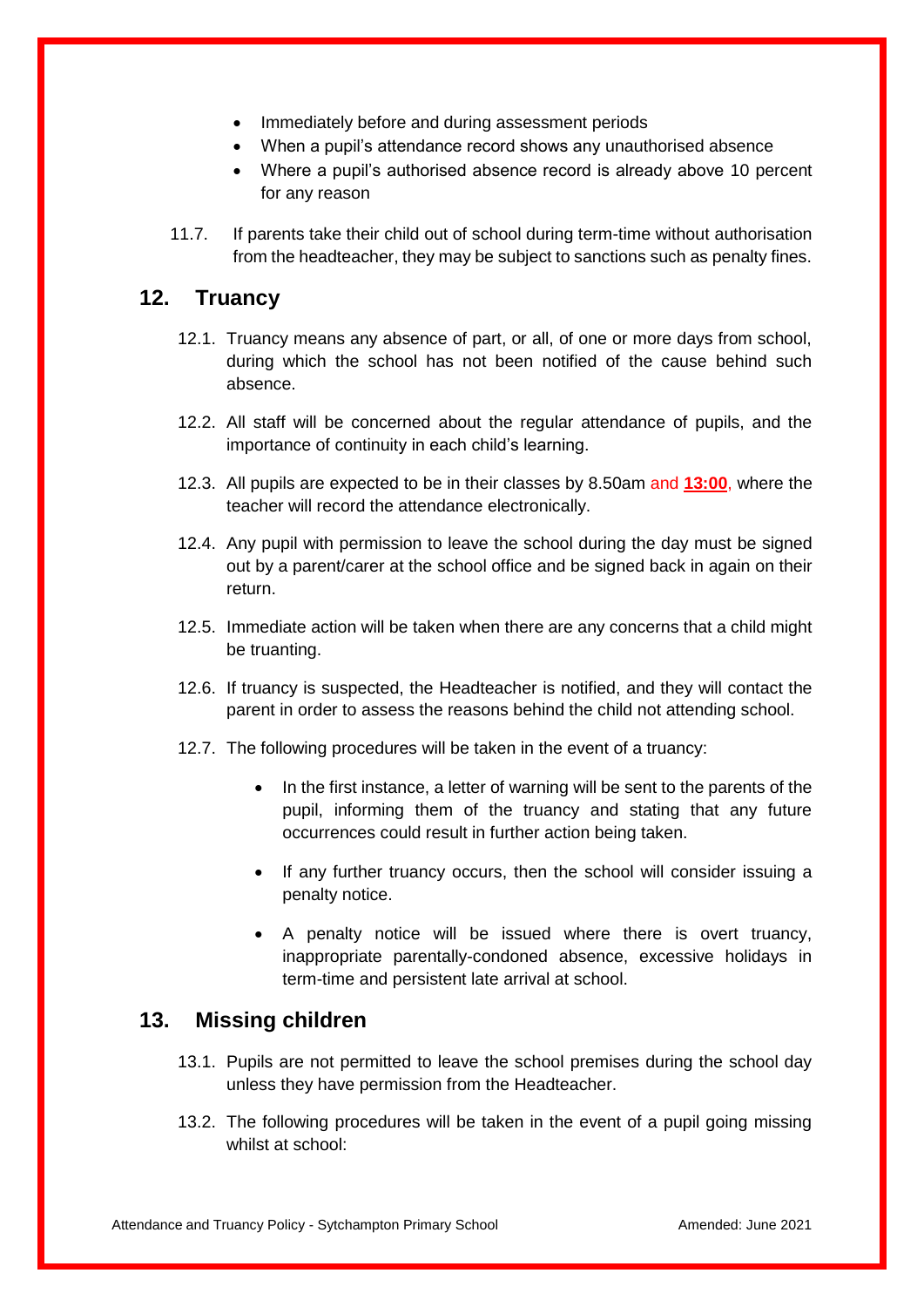- The member of staff who has noticed the missing pupil will inform the Headteacher immediately.
- The office staff will also be informed as they will act as a point of contact for receiving information regarding the search.
- A member of staff will stay with the rest of the class, and all other available members of staff will conduct a thorough search of the school premises as directed by the Headteacher.
- The following areas will be systematically searched:
	- − All classrooms
	- − All toilets
	- − Changing rooms
	- − The library
	- − The upstairs area
	- − The staffroom
	- − Any outbuildings
	- − The school grounds
- Available staff will begin a search of the area immediately outside of the school premises, and will take a mobile phone with them so they can be contacted.
- If the pupil has not been found after 10 minutes, then the parents of the pupil will be notified.
- The school will attempt to contact parents using the emergency contact numbers provided.
- If the parents have had no contact from the pupil, and the emergency contacts list has been exhausted, the police will be contacted.
- The missing pupil's teacher will fill in an incident form, describing all circumstances leading up to the pupil going missing.
- 13.3. If the missing pupil has an allocated social worker, is a LAC, or has any SEND, then the appropriate personnel will be informed.
- 13.4. When the pupil has been located, members of staff will care for and talk to the pupil to ensure they are safe and well.
- 13.5. The Headteacher will take the appropriate action to ensure that pupils understand they must not leave the premises, and sanctions will be issued if deemed necessary.

Attendance and Truancy Policy - Sytchampton Primary School **Amended:** June 2021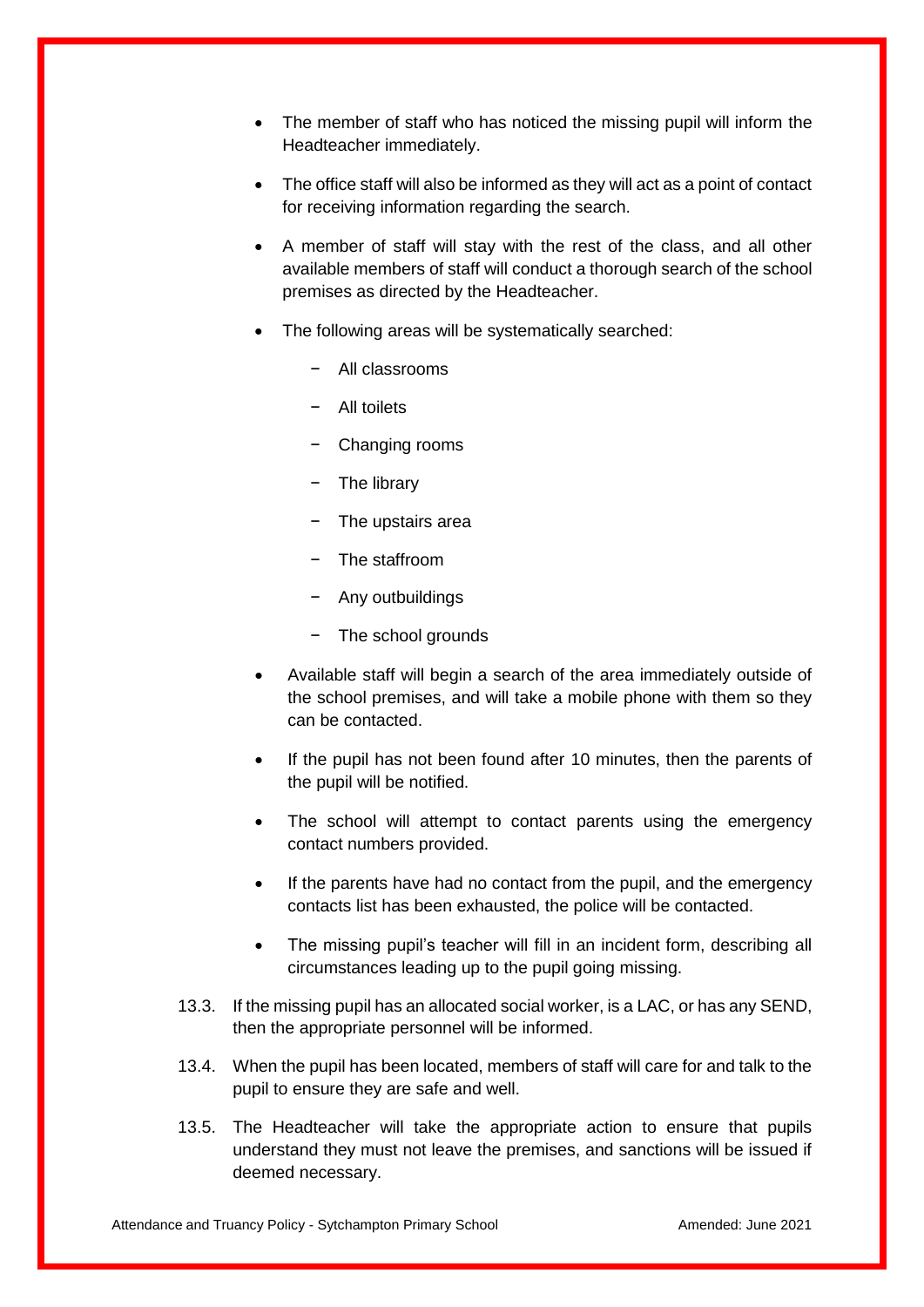- 13.6. Parents and any other agencies will be informed immediately when the pupil has been located.
- 13.7. The Headteacher will carry out a full investigation, and will draw a conclusion as to how the incident occurred.
- 13.8. Appropriate disciplinary procedures are followed in accordance with the Behaviour Policy.
- 13.9. Prolonged periods of unauthorised absence without contact will be handled in accordance with clauses [6.6](#page-5-1)[-6.8](#page-5-2) of this policy.
- 13.10. A written report will be produced and policies and procedures will be reviewed in accordance with the outcome.

### **14. Religious observances**

- 14.1. The school will take advice from local religious leaders of all faiths to establish the appropriate number of days of absence required for religious festivals.
- 14.2. Parents are required to inform the school in advance if absences are required for days of religious observance.

### **15. Appointments**

- 15.1. As far as possible, parents will attempt to book medical and dental appointments outside of school hours.
- 15.2. Where this is not possible, a note will be sent to the school office.
- 15.3. If the appointment requires the pupil to leave during the school day, they will be signed out at the school office by a parent/carer.
- 15.4. Pupils will attend school before and after the appointment wherever possible.

## <span id="page-10-0"></span>**16. Modelling, sport and acting performances/activities**

- 16.1. Under Section 37 of the Children and Young Persons Act 1963, all pupils engaging in performances/activities (whether they, or another person, receives payment or not), which require them to be absent from school, are required to obtain a licence from the LA which authorises their absence(s).
- 16.2. Where a pupil requests to be absent for a performance or activity, the individual or organisation responsible for organising, producing or running the activity/performance is required to request a licence from the LA.
- 16.3. The organiser is required to allow sufficient time for the LA to process the request – the LA will refuse to consider an application if the performance or activity is less than 21 days away.
- 16.4. The LA will only approve a licence application once it is satisfied that: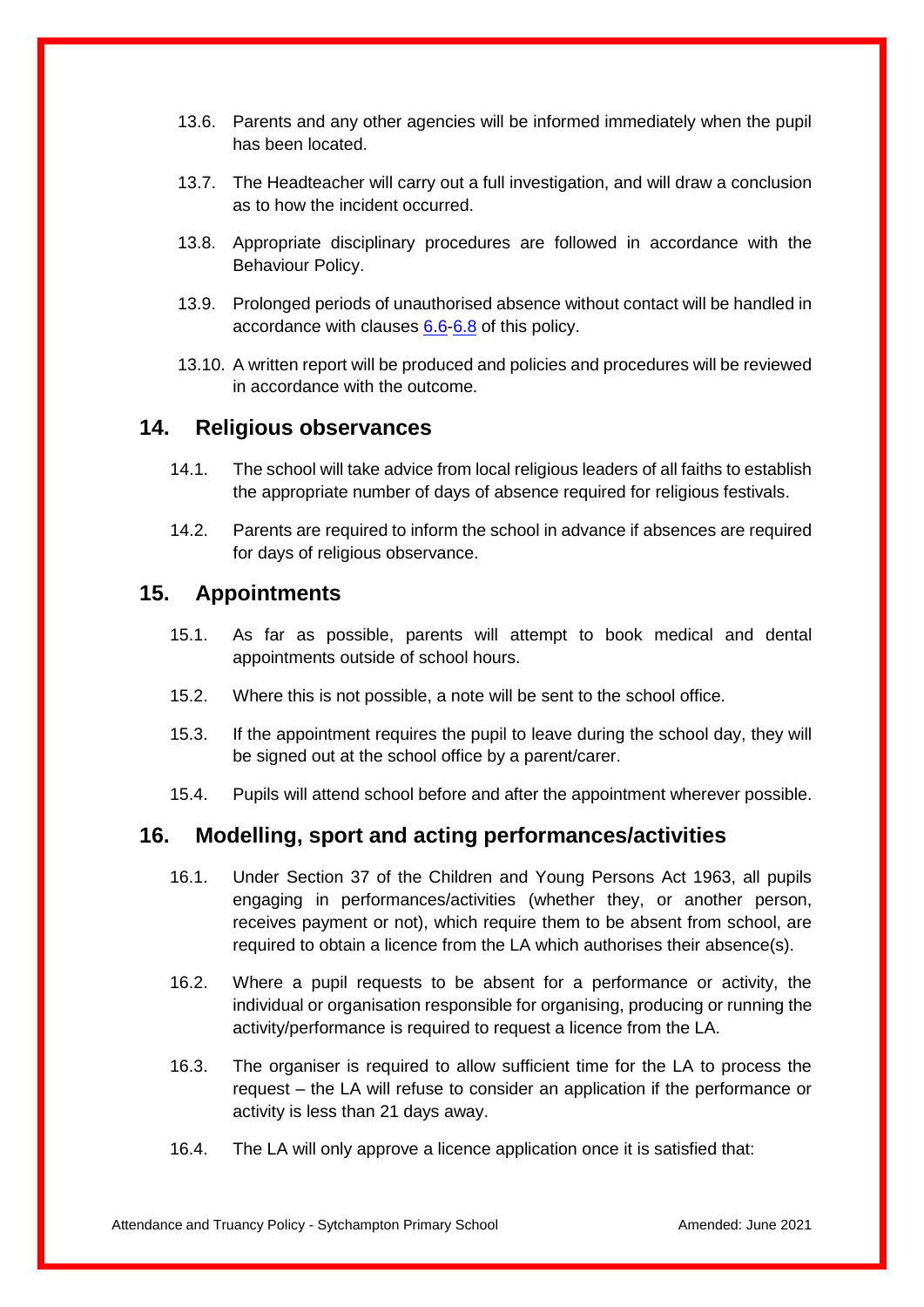- The pupil's education, health and wellbeing will not suffer; and
- The conditions of the licence will be observed.
- 16.5. The LA will impose any conditions it considers necessary to ensure that the pupil is fit to take part in the performance/activity, that there will be proper provision for the pupil's wellbeing, and that the pupil's education will not suffer.
- 16.6. The school will make additional arrangements for pupils engaging in performances or activities that require them to be absent from school to ensure they do not fall behind in their education – this may involve private teaching. These arrangements will be approved by the LA who will ensure that the arrangements are suitable for the pupil.
- 16.7. The organiser of the performance/activity is responsible for ensuring these arrangements are carried out.
- 16.8. The pupil will receive education that, when taken together over the term of the licence, amounts to a minimum of three hours per day that the pupil would be required to attend a school maintained by the LA issuing the licence.
- 16.9. The above requirement will be met by ensuring a pupil receives an education:
	- For not less than six hours a week; and
	- During each complete period of four weeks (or if there is a period of less than four weeks, then during that period), for periods of time not less than three hours a day; and
	- On days where the pupil would be required to attend school if they were attending a school maintained by the LA; and
	- For not more than five hours on any such day.
- 16.10. Where the applicant is unable to specify the dates of the performance/activity, and the LA decides to grant the application, the LA will specify that the pupil can only take part in the activity for a specified number of days within a sixmonth period.
- 16.11. Where a licence has been granted by the LA and it specifies dates of absence, no further authorisation is needed from the school.
- 16.12. Where an application does not specify dates, and it has been approved by the LA, it is at the discretion of the headteacher to authorise the leave of absence for each day.
- 16.13. The headteacher will not authorise any absences which would mean that a pupil's attendance would fall below 96 percent.
- 16.14. Where a licence has not been obtained, the headteacher will not authorise any absence for a performance or activity.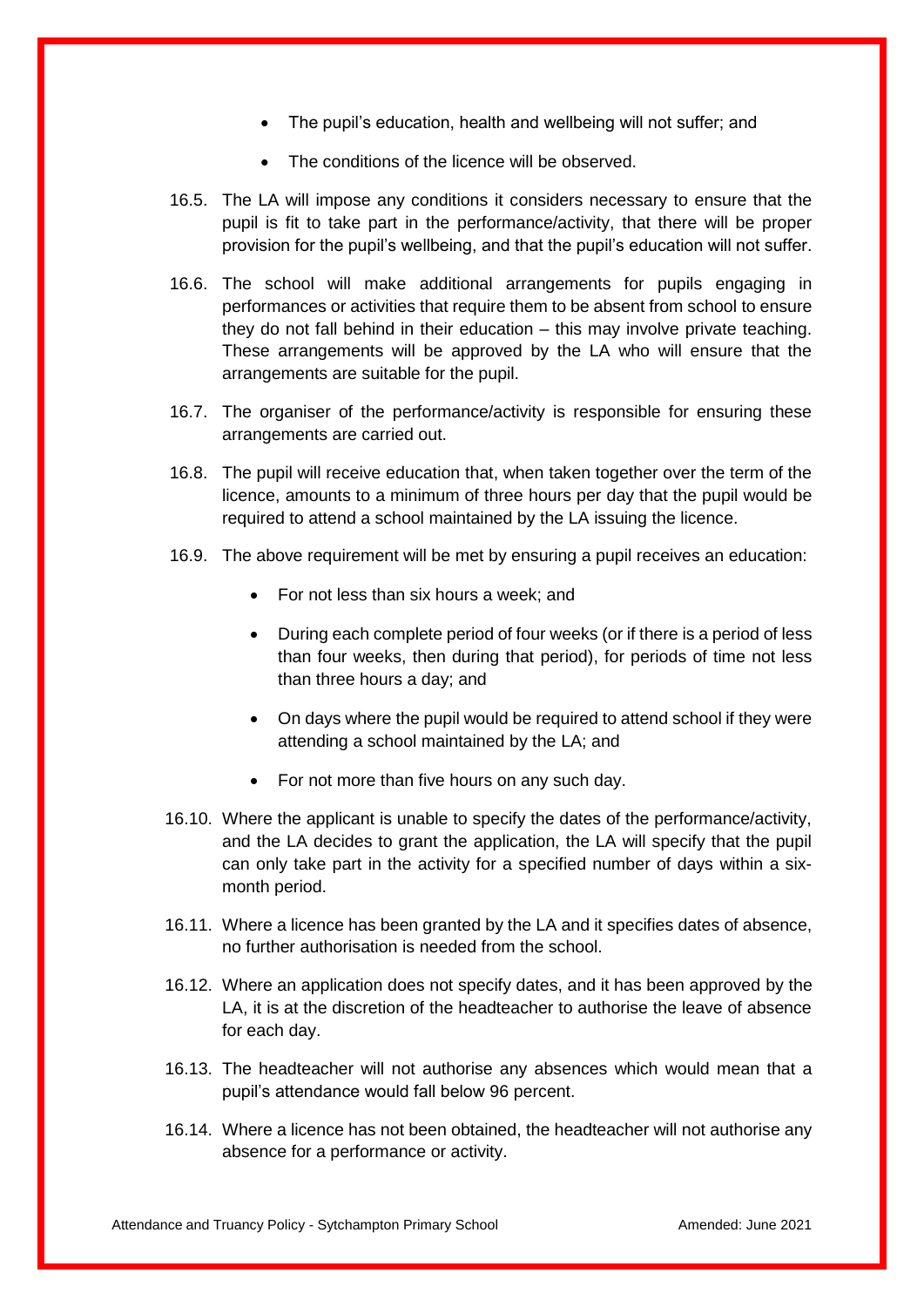- 16.15. The LA will be satisfied that arrangements for chaperones, accommodation, place of performance and rehearsal, and travel are suitable before it grants the application.
- 16.16. The LA may decide to place restrictions on any performance or activity this can include maximum hours and breaks.
- 16.17. The maximum number of consecutive days that a child can perform is six this applies to performances only.
- 16.18. Pupils who perform are entitled to a break of at least 14 days following the last performance where the pupil has been performing on the maximum number of consecutive days over a period of eight weeks, unless the period to which the licence applies is less than 60 days.
- 16.19. A licence is also required where a pupil will be absent from school and conducting a performance or activity abroad.
- 16.20. The LA is responsible for enforcing all licence requirements; they may carry out inspections of the premises:
	- Where rehearsals during the performance period are taking place;
	- Where performances or activities are taking place; or
	- Where the pupil is receiving their education, in order to check that licensing conditions are being met.
- 16.21. The LA has the power to amend or revoke existing licences at any time.
- 16.22. If the LA refuses to grant a licence, it will provide reasons for this decision in writing to the individual/organisation applying for the licence.
- 16.23. The organiser of the performance/activity has the right to appeal the decision to a magistrates' court, including its refusal, revocation or variation, and against any condition under which a licence is granted or an approval is given.

#### <span id="page-12-0"></span>**17. Young carers**

- 17.1. The school understands the difficulties that face young carers.
- 17.2. The school will endeavour to identify young carers at the earliest opportunity from enrolment at the school and throughout their time at the school.
- 17.3. The school takes a caring and flexible approach to the needs of young carers and each pupil will be examined on a case-by-case basis, involving other agencies if appropriate.

#### <span id="page-12-1"></span>**18. Rewarding good attendance**

Good attendance and punctuality may be rewarded in the following ways:

Attendance and Truancy Policy - Sytchampton Primary School **Amended: June 2021** Amended: June 2021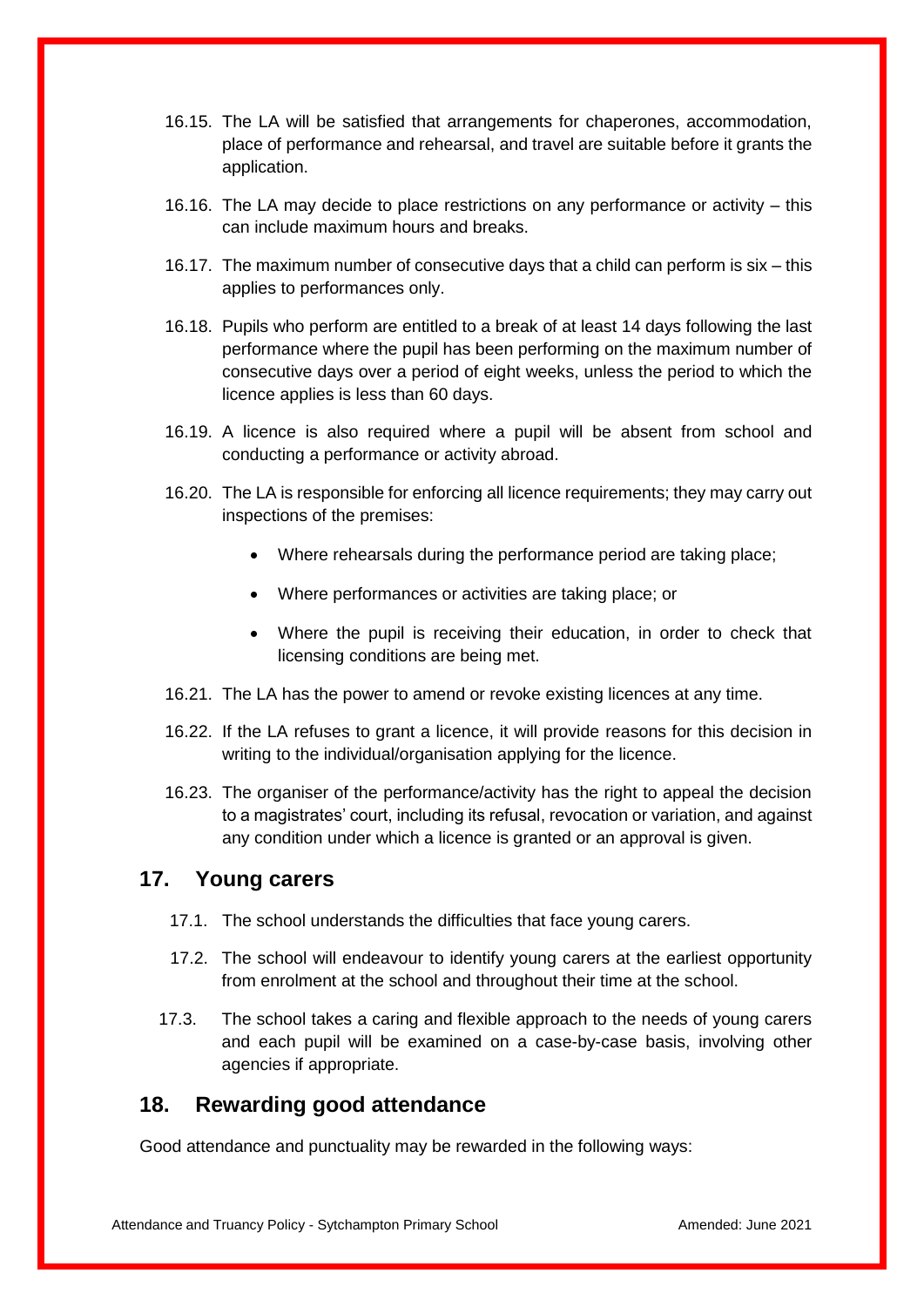- Postcards home
- Stickers or in class rewards
- House points

School trips and events are a privilege. Where attendance drips below 90 percent, these privileges may be taken away.

#### <span id="page-13-0"></span>**19. Monitoring and review**

- 19.1. The school monitors attendance and punctuality throughout the year.
- 19.2. Sytchampton Endowed Primary School's attendance target is 96 percent.
- 19.3. Details of our absence levels can be found on our website.
- 19.4. This policy is reviewed every three years by the headteacher; the next scheduled review date for this policy is June 2024.
- 19.5. Any changes made to this policy will be communicated to all members of staff and parents.